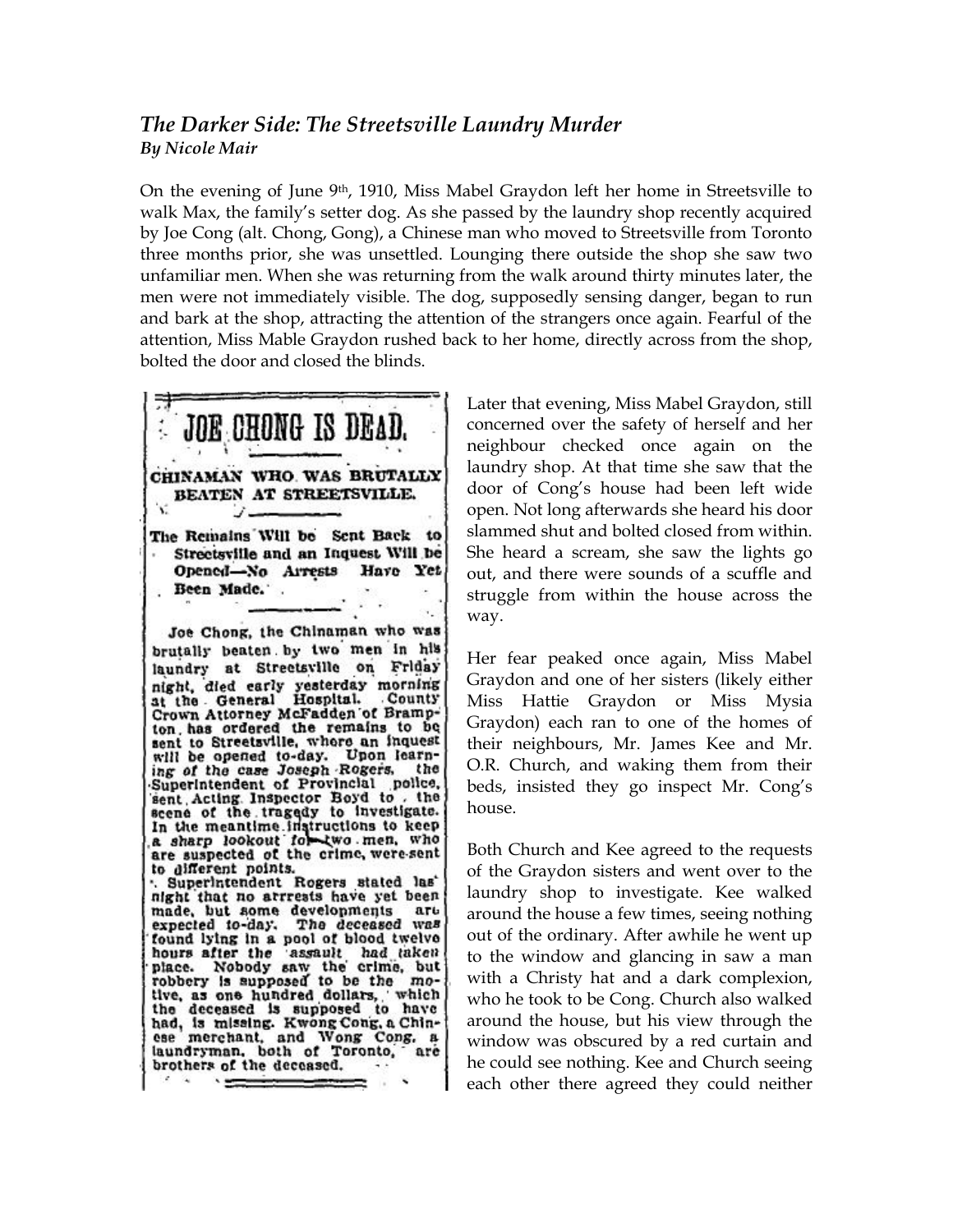hear nor see any signs of an altercation. So they left not wishing to disturb their neighbour any further.

The next morning, the Graydon sisters still suspicious from the events of the previous night, were keeping watch on Cong's laundry shop. They did not see a fire lit from within their neighbour's house, and another villager noticed that the shop had not opened at its usual hour. The Graydons immediately went to report what they had seen and heard to the reeve of Streetsville, Mr. W. Morgan.

Morgan and the constable, William Sexsmith, went to go investigate the house. They found it in much the same state as Church and Kee had seen it the night previous. All the doors were locked and everything appeared normal, aside from the shop still remaining closed. On further inspection, however, they found that a window at the back of the house, though closed, had not been locked. This would later lead them to believe it was used by the perpetrators to escape the scene.

Inside the house the investigators found the sight of the scuffle that the Graydon sisters had heard the night before. There was blood pooled on the floor, bloody fingerprints on the walls, the furniture had been upturned and left in disarray and in the center Joe Cong lay huddled and bleeding with a wound on the back of his head. On the floor nearby were two ordinary looking sticks, later discovered to be the two missing rungs from a ladder at the back of Cong's house. Cong who had lay wounded for twelve hours was still alive when Morgan and Sexsmith arrived, although in shock and unable to move or speak.

There was \$100 believed to have been found missing from the store, however, a small stash of \$42 was found undisturbed. This led the investigators to believe that Cong had been beaten and left for dead because he would not tell the intruders where his savings were hidden.



As the day wore on, more stories about the two mysterious strangers began to surface. James Bailey, the butcher, told the authorities he had seen the two men the day before. The pair had been lounging outside his butcher shop on Wednesday and Thursday morning, the day of the crime. On Thursday the two men had followed one of Bailey's regular customers into the shop. The customer had ordered a specific cut of veal and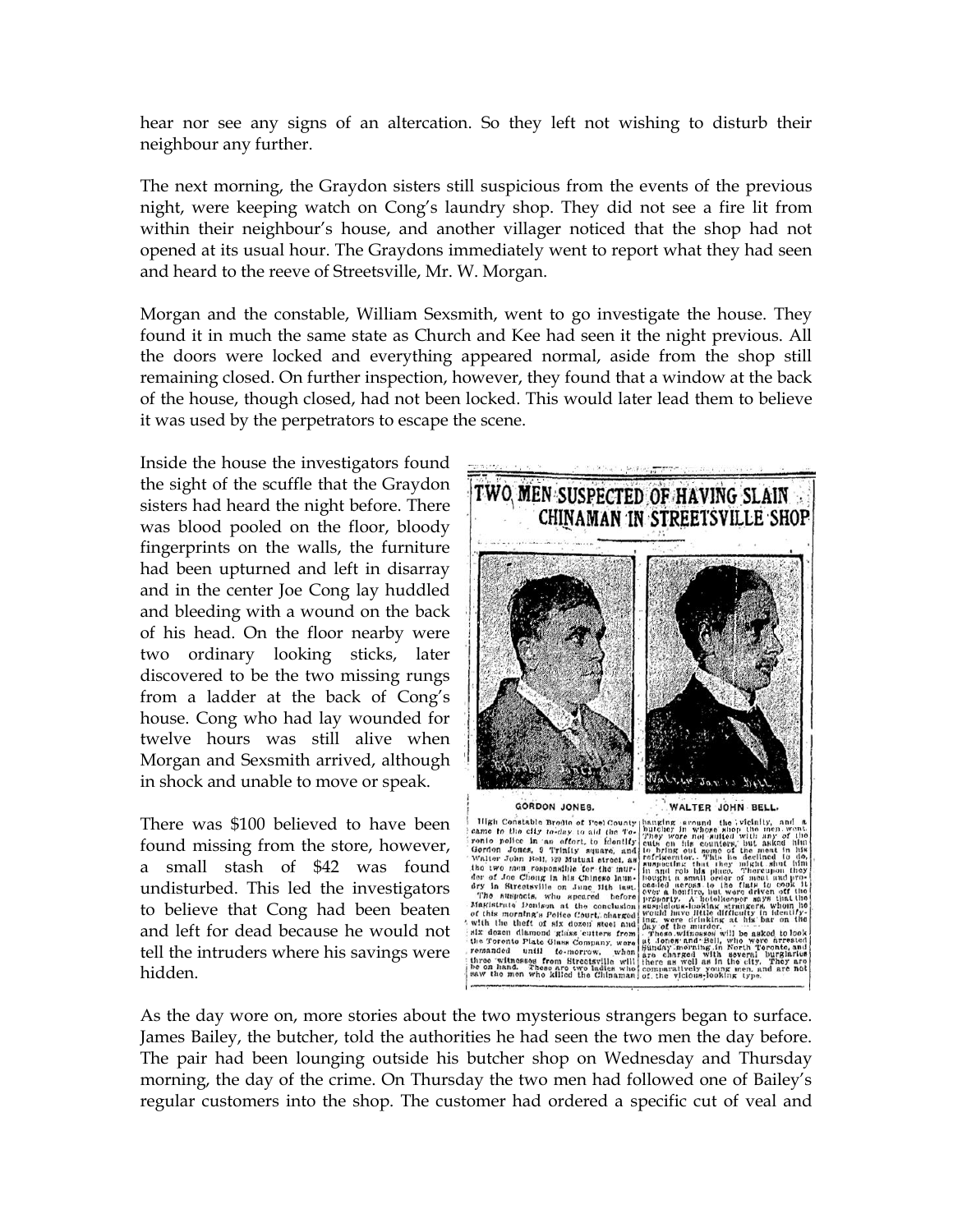came to pick it up. Bailey went into the fridge to get it. After the customer had left, the two men requested the same cut. Bailey, already suspicious of the men, refused to get it for them, fearing they meant to shut him in the fridge and rob his shop. Eventually the men purchased a different cut of meat and left without incident.

Bailey offered a detailed description of the two men, declaring he would recognize them in an instant. The first man was short and stout, with a black coat and vest, odd trousers, a black moustache and a black Christy hat. The second man was tall and wearing suit of light clothes.

Another witness, Joe Thomas, an eight-year old Streetsville resident, saw the two men hanging around the village while he was walking home the same day. He told the authorities, "One of the men asked where the laundry was. I did not let on I heard him and passed on."<sup>1</sup> The men were also seen at Kumph's hotel, at the library and they even sold three razors to the village barber for one dollar.

Two of Cong's brothers arrived in Streetsville to take him to Toronto General Hospital by train. Although it was reported that he began to recover, Cong was never well enough to speak. Then on June  $12<sup>th</sup>$ , 1910, Joe Cong passed away in the hospital, escalating the crime to murder. The doctors determined that his death was due to pressure of a clot on the brain caused by the blows.

The authorities immediately sent out a bulletin all over the country warning of the two men on the loose. It described one man as 26 years old, 5'7" and of medium build, with a fair complexion and clean shaven, wearing a dark grey check suit and a stiff black hat. The second man was described as about 29 years old, 5'6" and about 150lbs, with a dark moustache, a dark suit and a soft felt hat.

Immediately following the murder a number of pairs of men were arrested and questioned. None, however, were held for long, when the stories they produced were deemed likely enough. In Milton, two men were spotted fitting the description the morning after the murder, however, the constable failed to act and they got away.

It seemed that the murderers had well and truly escaped and the case of Joe Cong's laundry shop murder would remain a mystery. Or perhaps not?

On October 23, 1910, a break was finally made in the case. Two men by the names of Walter John Bell and Charles Gordon Jones were arrested while in the act of robbing the Eglinton Hardware Company in Toronto. The two men were wanted in connection with nine additional charges of burglary, five of which involved assaulting and robbing Chinese laundries. The two were to be held until they could either be transported to Streetsville or the witnesses could be brought to Toronto in order to identify them. Due to their robbery trials in Toronto, however, Bell and Jones were held up until November, when the Toronto Star reported that they would be sent back to Streetsville for identification.

 $\overline{a}$ 

<sup>&</sup>lt;sup>1</sup> "Heard Sounds of the Murder." *The Toronto Daily Star*.14 June 1910. p. 9.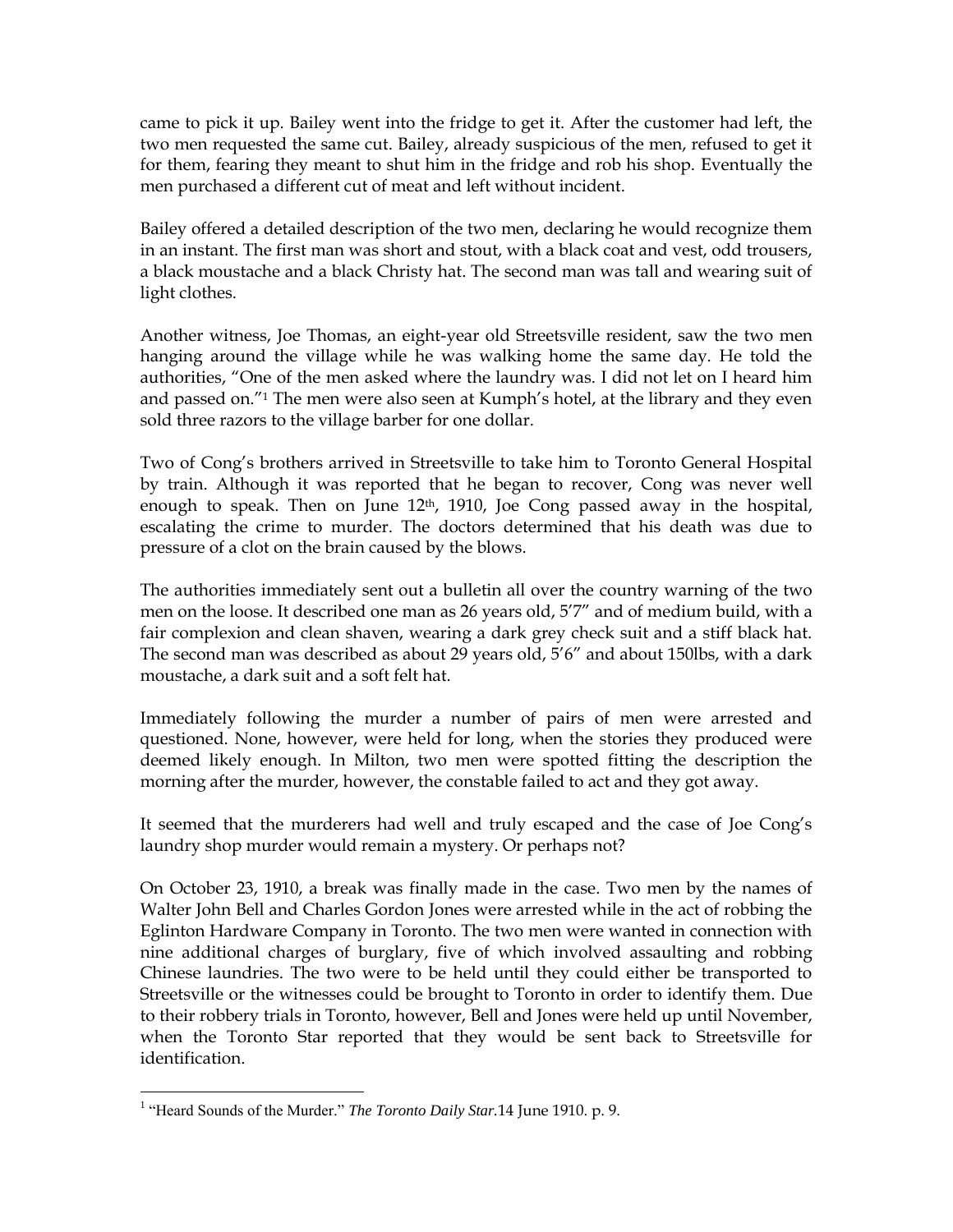On November 9th, 1910, Walter John Bell and Charles Gordon Jones were found guilty of eight out of the nine charges of burglary. Strangely, many of the items that the two men were guilty of stealing were deemed to be of little value. For example, some of the items taken by the men included an overcoat, a pair of gloves, 12 postcards and a jackknife. For their crimes, Bell and Jones were sentenced to eighteen months in prison.

Circumstances, however, quickly changed. Walter John Bell's lawyer entered a plea of insanity. It was reported that Bell had already previously resided in an asylum. It is possible that Charles Gordon Jones also plead the same. This new plea had a huge impact of the Cong murder case. As The Globe reported on November 11, 1910 in response to the pleas of insanity, "it is now considered unlikely that the charge held against them by the police of Peel county in connection with the Streetsville murder will be pressed."<sup>2</sup> Walter Bell at least was indeed found to be insane. In the 1911 census of Canada there is a record of a Walter Bell residing at the Mimico Insane Asylum. Unfortunately, no similar record can be found of Charles Jones in an asylum or otherwise.

Joe Cong had owned and operated a laundry shop in Toronto for three years at 109 Berkeley Street before coming to Streetsville. For three months he set up a small business and established a reputation as a quiet, respected resident of the Streetsville community before his life was brutally cut short. At this time it is unknown what happened to Joe Cong after he passed away. There is no current record of his burial anywhere in the Streetsville area. It is possible he was taken back to Toronto by his brothers. Additionally, although Walter John Bell and Charles Gordon Jones were the most likely suspects, we may never know for sure if they were the culprits, or if the real murderers did indeed get away.

## **References:**

 $\overline{a}$ 

October 1910. p. 1.

<sup>&</sup>quot;Streetsville Agog over Beating up of a Chinaman." *The Toronto Daily Star*. 10 June 1910. p. 1.

<sup>&</sup>quot;Chinaman Nearly Beaten to Death." *The Globe*. 11 June 1910. p. 27.

<sup>&</sup>quot;Wounded Chinaman Brought to Toronto." *The Toronto Daily Star*. 11 June 1910. p. 1.

<sup>&</sup>quot;Joe Chong is Dead." *The Globe*. 13 June 1910. p. 9.

<sup>&</sup>quot;Joe Cong's Murder at Streetsville." *The Globe*. 14 June 1910. p. 4.

<sup>&</sup>quot;Heard Sounds of the Murder." *The Toronto Daily Star*. 14 June 1910. p. 9.

<sup>&</sup>quot;Joe Cong Cruelly Murdered." *The Streetsville Review*. 16 June 1910. p. 5.

<sup>&</sup>quot;Murder of Joe Cong." *The Globe*. 30 June 1910. p. 4.

<sup>&</sup>quot;Hope to Solve Murder Mystery." *The Globe*. 25 October 1910. p. 9.

<sup>&</sup>quot;Two Men Suspected of Having Slain Chinaman in Streetsville Shop." *The Toronto Daily Star*. 25

<sup>&</sup>quot;Ask Trial by a Jury." *The Toronto Daily Star*. 2 November 1910. p. 13.

<sup>2</sup> "Bell and Jones Sentenced." *The Globe*. 11 November 1910. p. 9.